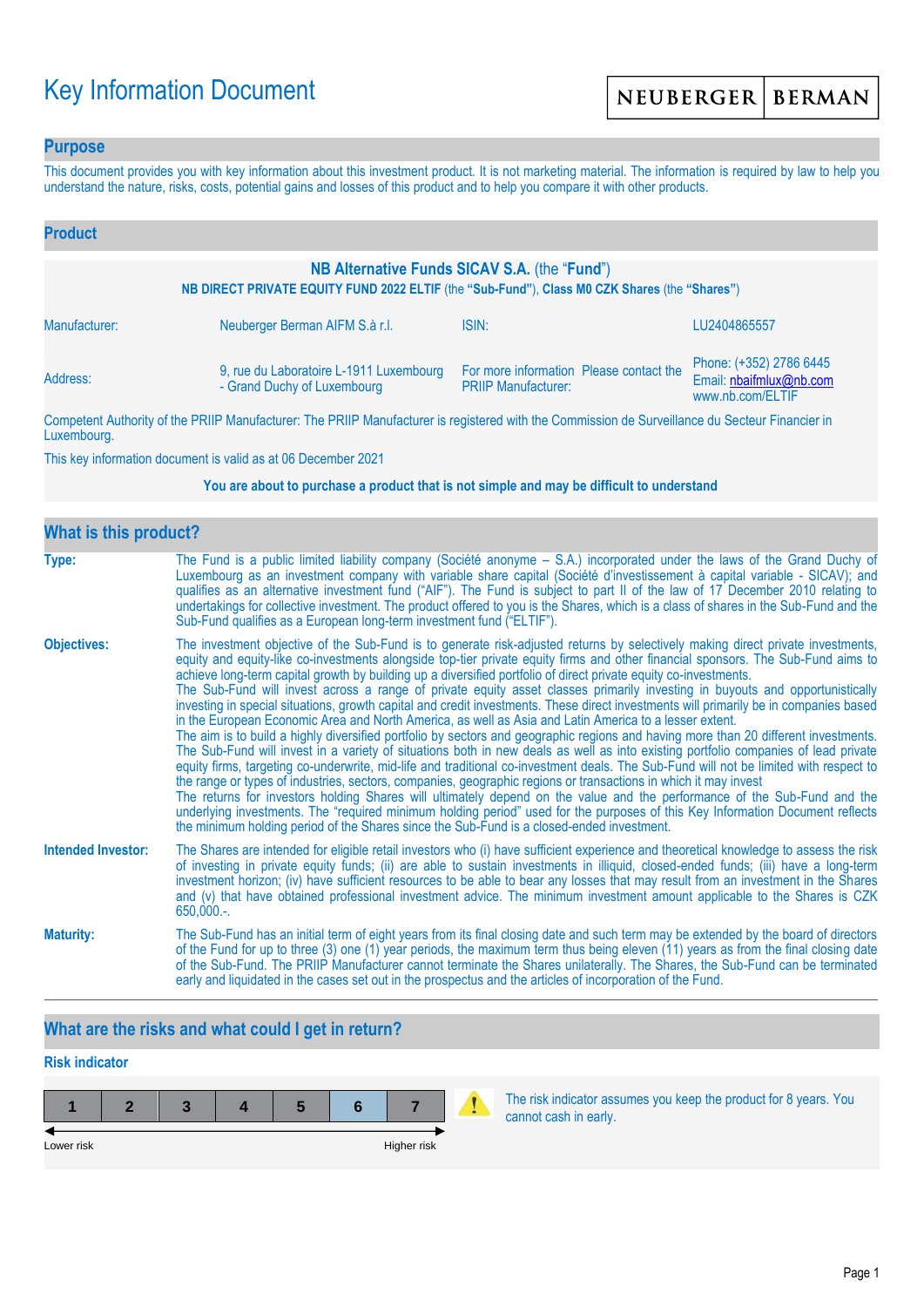The summary risk indicator ("SRI") is a guide to the level of risk of this product compared to other products. It shows how likely it is that the product will lose money because of movements in the markets or because we are not able to pay you. We have classified this product as class 6 out of 7, which is a high risk class. This rates the potential losses from future performance at a high-level, and poor market conditions impact the capacity of the Sub-Fund to pay you. **Be aware of currency risk. In some circumstances, you may receive payments in a different currency, so the final return you will get may depend on the exchange rate between** 

#### **the two currencies. This risk is not considered in the indicator shown above.**

If the currency of the Shares is different from the currency of the Sub-Fund, exchange rate fluctuations will affect the return on investment. Also, the Sub-Fund will make investments in different currencies. This product does not include any protection from future market performance so you could lose some or all of your investment. If the Sub-Fund is not able to pay you what is owed, you could lose your entire investment.

#### **Performance Scenarios**

**Investment 10 000 CZK**

**Market developments in the future cannot be accurately predicted. The scenarios shown are only an indication of some of the possible outcomes based on recent returns. Actual returns could be lower.**

| <b>INVESUMENT IV VUU UZN</b> |                                     |                                              |
|------------------------------|-------------------------------------|----------------------------------------------|
| <b>Scenarios</b>             |                                     | 8 years<br>(minimum required holding period) |
| <b>Stress Scenario</b>       | What you might get back after costs | 7 652.72 CZK                                 |
|                              | Average return each year            | $-3.29%$                                     |
| <b>Unfavourable Scenario</b> | What you might get back after costs | 15 470.02 CZK                                |
|                              | Average return each year            | 5.61%                                        |
| <b>Moderate Scenario</b>     | What you might get back after costs | 17 911.42 CZK                                |
|                              | Average return each year            | 7.56%                                        |
| <b>Favourable Scenario</b>   | What you might get back after costs | 21 110.69 CZK                                |
|                              | Average return each year            | 9.79%                                        |

This table shows the money you could get back over the next 8 years (recommended holding period), under different scenarios, assuming that you invest 10 000 CZK. The scenarios shown illustrate how your investment could perform. You can compare them with the scenarios of other products. The scenarios presented are an estimate of future performance based on evidence from the past on how the value on this investment varies, and are not an exact indicator. What you get will vary depending on how the market performs and how long you keep the product. The stress scenario shows what you might get back in extreme market circumstances, and it does not take into account the situation where we are not able to pay you. The figures shown include all the costs of the product itself, but may not include all the costs you pay to your advisor or distributor. The figures do not take into account your personal tax situation, which may also affect how much you get back.

#### **What happens if Neuberger Berman AIFM S.à r.l. is unable to pay out?**

Losses are not covered by an investor's compensation or guaranteed scheme. The investor may not face a financial loss due to the default of the PRIIP Manufacturer.

Brown Brothers Harriman (Luxembourg) S.C.A (the "Depositary") will perform safekeeping duties for the Fund's assets. In the event of the insolvency of the PRIIP Manufacturer, the Fund's assets in the safekeeping of the Depositary will not be affected. However, in the event of the Depositary's insolvency, or someone acting on its behalf, the Fund may suffer a financial loss. However, this risk is mitigated to a certain extent by the fact the Depositary is required by law and regulation to segregate its own assets from the assets of the Fund. The Depositary will also be liable to the Fund and the investors for any loss arising from, among other things, its negligence, fraud or intentional failure properly to fulfil its obligations (subject to certain limitations).

#### **What are the costs?**

The Reduction In Yield ("RIY") shows what impact the total costs you pay will have on the return you might receive and may reduce the growth of your investment ("Impact on Return"). The total costs take into account one-off, ongoing and incidental costs. The amounts shown below are the cumulative costs of the product itself, at the recommended holding periods. The figures assume that you invest 10 000 CZK. The figures are estimates and may change in the future.

#### **Costs over Time**

The person selling you or advising you about this product may charge you other costs. If so, this person will provide you with information about these costs, and should show you the impact that all costs will have on your investment over time.

| Investment 10 000 CZK           | If you cash in after 8 years |
|---------------------------------|------------------------------|
| <b>Total costs</b>              | 3 062.40 CZK                 |
| Impact on return (RIY) per year | 3.83%                        |